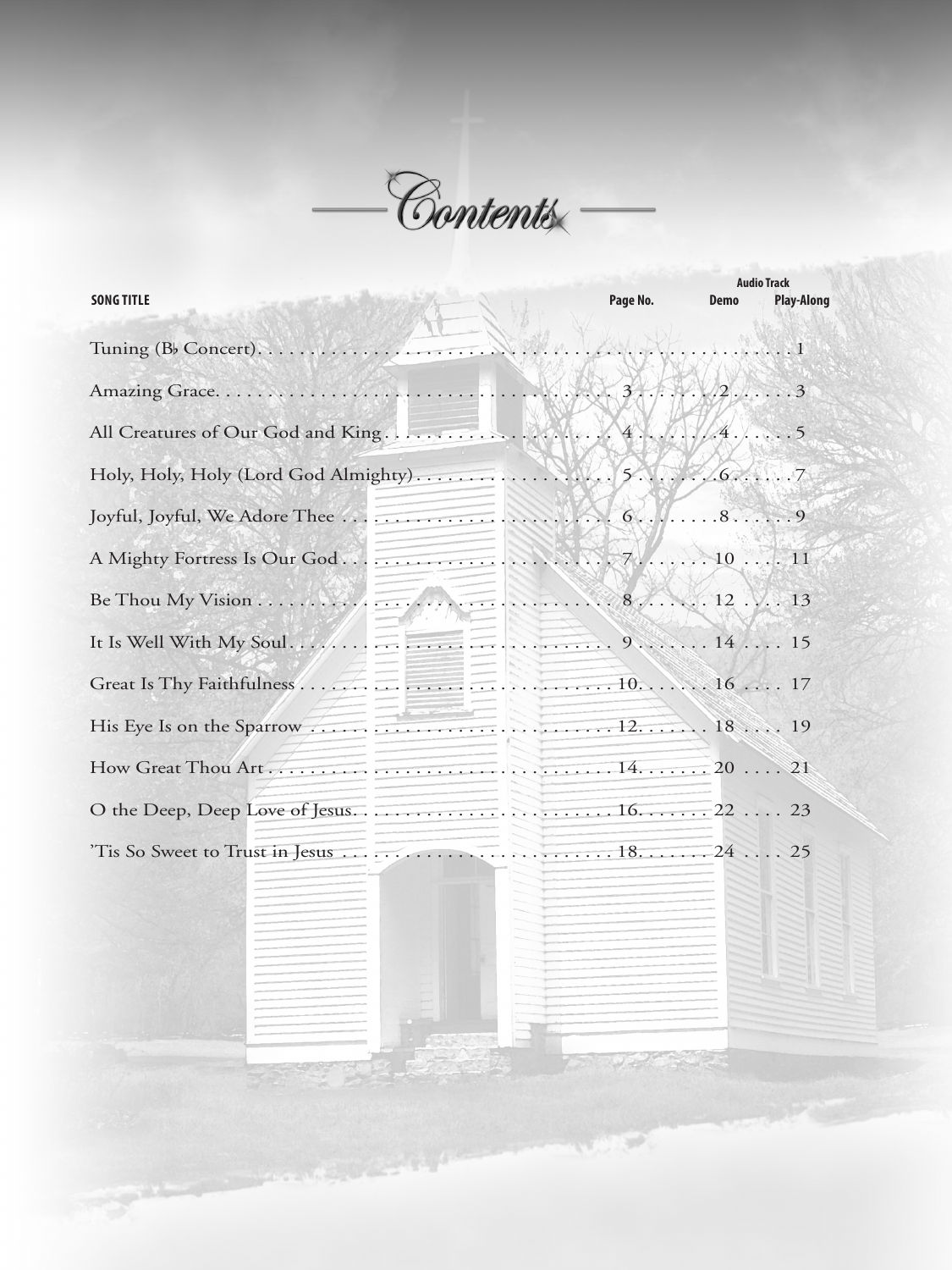## **GREAT IS THY FAITHFULNESS**

Music by WILLIAM M. RUNYAN



Great Is Thy Faithfulness - 2 - 1 36121

© 1923 (Renewed) HOPE PUBLISHING COMPANY, Carol Stream, IL 60188 This Arrangement © 2010 HOPE PUBLISHING COMPANY All Rights Reserved Used by Permission

DEMO **16** PLAY-ALONG **17**